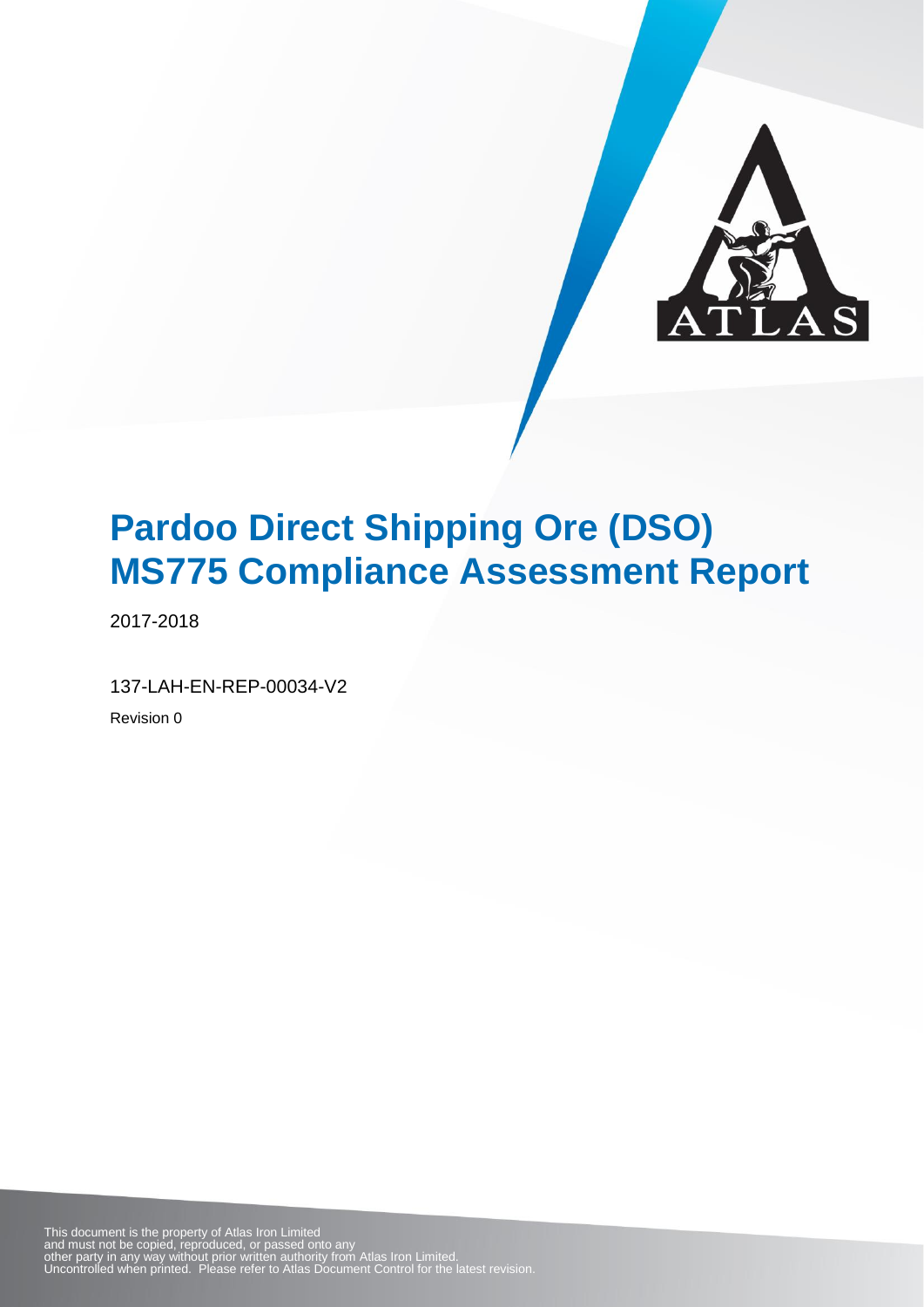

## Authorisation

| Rev | Reason for Issue | Prepared    | Checked      | Authorised   | Date     |
|-----|------------------|-------------|--------------|--------------|----------|
| 0   | Required         | T.Sprenkels | <b>B.Bow</b> | <b>B.Bow</b> | 19/10/18 |
|     |                  | Mexprakels  | Dow.         | Daw.         |          |

*Signatures are required for Revision 0 and above*

© Atlas Iron Limited

Atlas Iron Limited PO Box 7071 Cloisters Square Perth WA 6850 Australia T: + 61 8 6228 8000 F: + 61 8 6228 8999 E: atlas@atlasiron.com.au W: www.atlasiron.com.au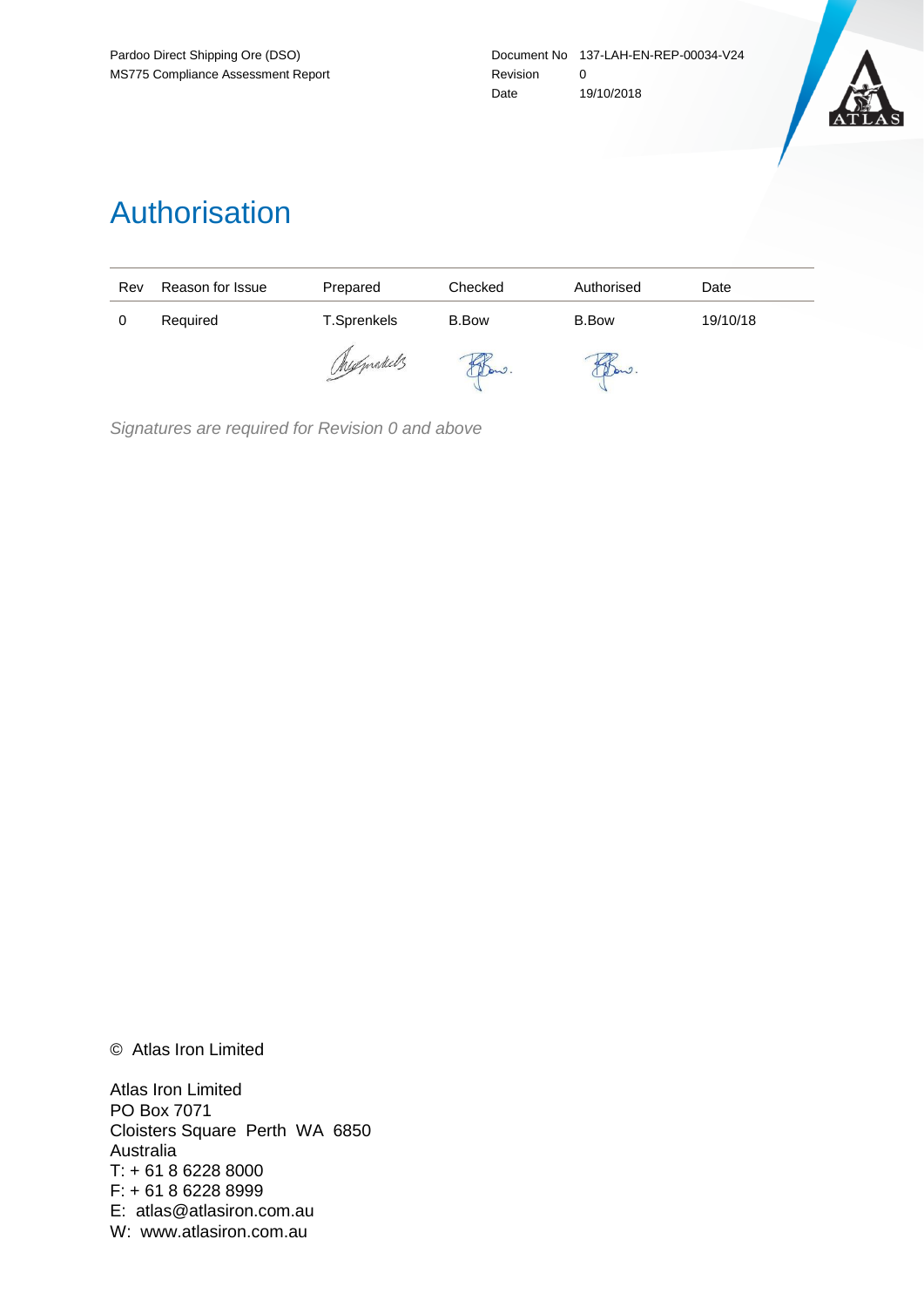

## 1. Introduction

The Atlas Iron Limited (Atlas) Pardoo direct shipping ore (DSO) Project (the Project) is located in the Pilbara region of Western Australia, with the mine site situated approximately 70km east of Port Hedland.

The Pardoo DSO project was assessed through a Public Environmental Review (PER) under Part IV of the *Environmental Protection Act 1986* (EP Act) and approved under Ministerial Statement No. 775 on 3 October 2008.

This Compliance Assessment Report (CAR) has been prepared to satisfy Ministerial condition 4 of Ministerial Statement No. 775 for the Pardoo Project, in accordance with the Office of Environmental Protection's (OEPA's) *Post Assessment Guideline No. 3 Preparing a Compliance Assessment Report* (August 2012). The review period for this CAR is 3 October 2017 through to 2 October 2018.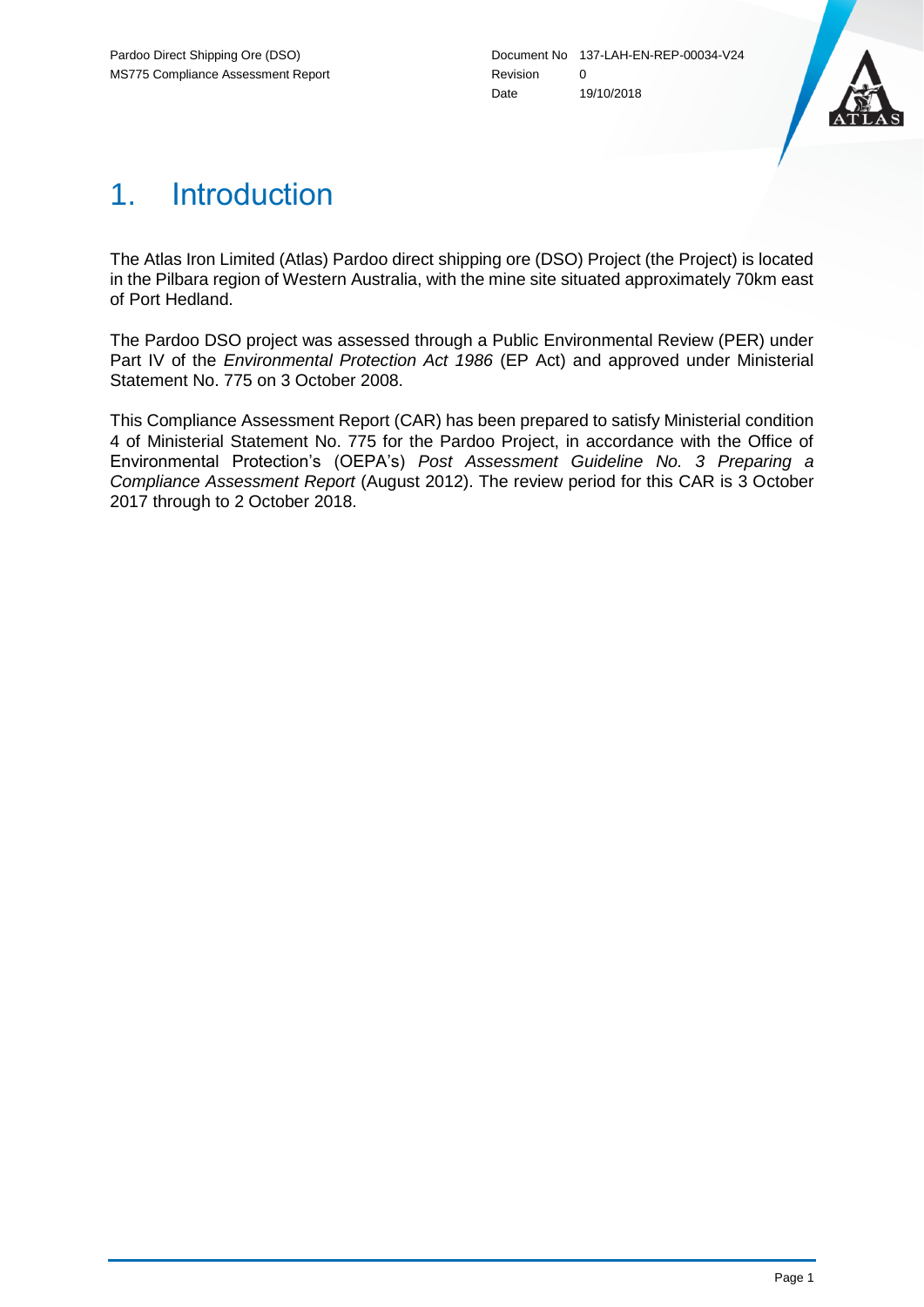

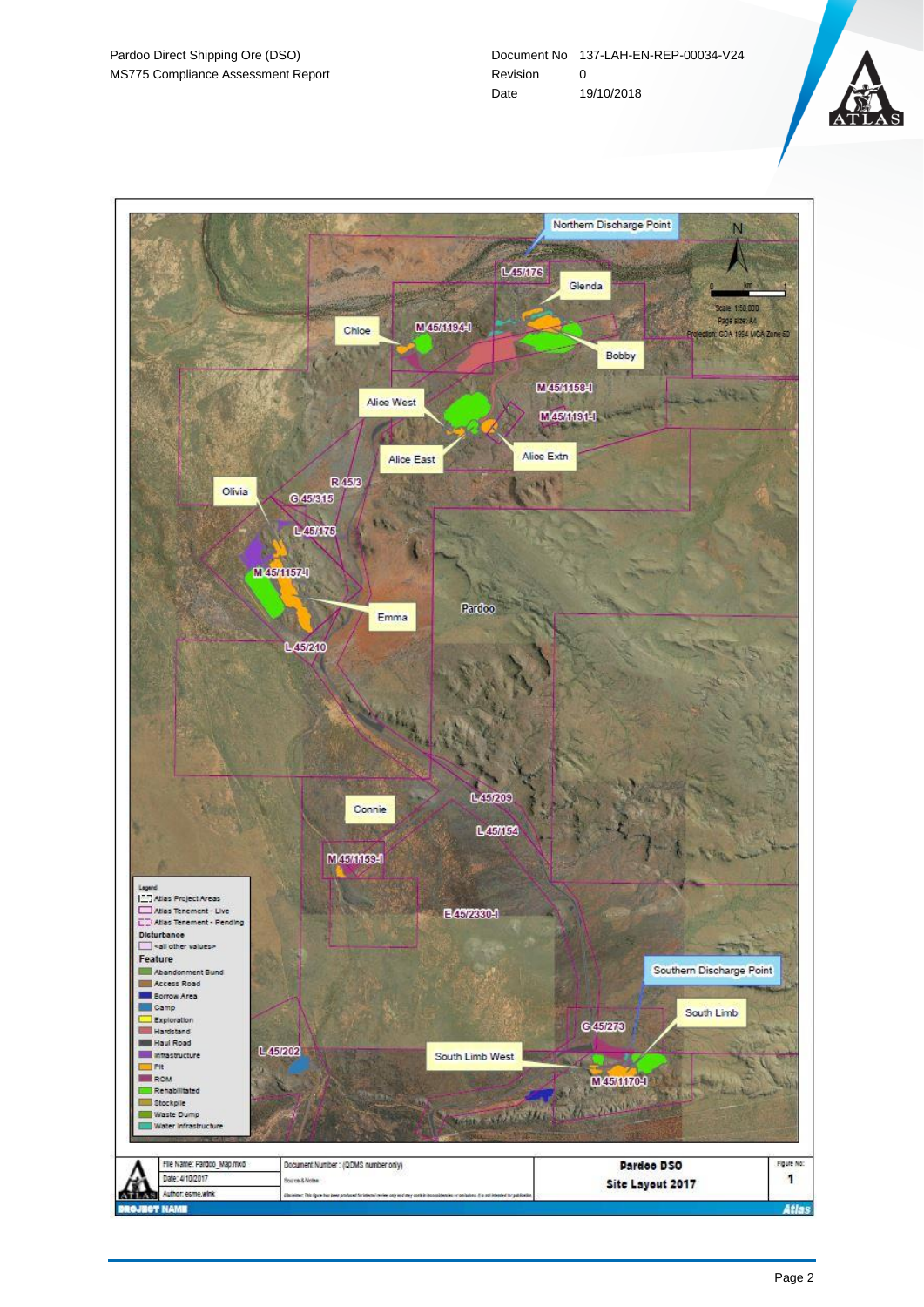

# 2. Implementation Status

The Project commenced construction in October 2008, shipping first ore through Port Hedland in December 2008. The approved mining rate was 3 million tonnes per annum (Mtpa) in accordance with Schedule 1 - Attachment 4 to Ministerial Statement 775. The Project ceased operations in 2014 following the mining of all economic ore reserves.

During this assessment period the Pardoo DSO Project remained in care and maintenance.

### **2.1 Significant Changes to the Project**

No significant changes occurred at the Project during the reporting period.

### **2.2 Water Management Plan**

Atlas conducted water monitoring at Pardoo in accordance with the approved Mine Closure Plan (Atlas, 2013).

### **2.3 Aboriginal Cultural Heritage Management Plan**

In accordance with Condition 9 of MS775 Atlas' Aboriginal Cultural Heritage Management Plan (ACHMP) was prepared and submitted to the Department of Indigenous Affairs (DIA) in 2009.

The Ngarla Native Title Working Group was formed and this group has undertaken and assisted with several ethnographic and archaeological surveys over the proposed and approved project areas.

During the assessment period there were no changes to the ACHMP.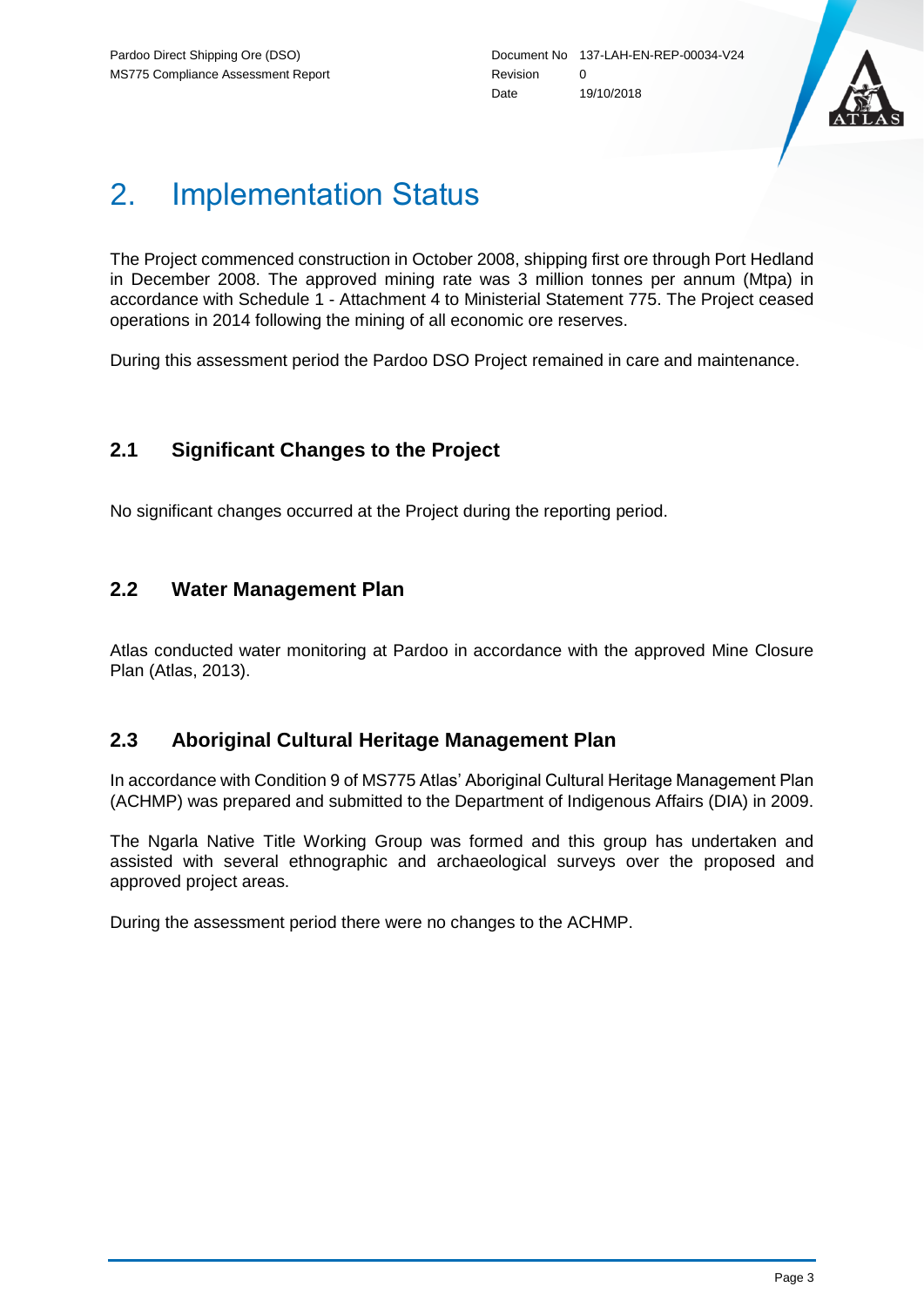

## 3. Compliance

This audit table is a summary and timetable of conditions and commitments applying to this project. Refer to the Minister's Statement for full detail/precise wording of individual elements.

Abbreviations: CAR = Compliance Assessment Report; CEO = Chief Executive Officer of OEPA; DER = Department of Environment Regulation; DIA = Department of Indigenous Affairs; DMP = Department of Mining and Petroleum; DoH = Department of Health; DoW = Department of Water, EPA = Environmental Protection Authority, Minister for Env = Minister for the Environment; OEPA = Office of the Environmental Protection Authority.

Compliance Status: C = Compliant, CLD = Completed, NC = Non – compliant, NR = Not Required at this stage. Please note the terms NA = Not Audited and VR = Verification Required are only for OEPA use. IP = In Process may only be used by the proponent in circumstances outlined in Section 2.8 of the *Post Assessment Guideline for Preparing an Audit Table*.

#### **Table 3.1 – MS775 Audit Table**

| <b>Audit</b><br><b>Code</b> | <b>Subject</b>          | <b>Requirement</b>                                                                                                                                                                    | <b>Status</b> | <b>Further Information</b>                                                                                                                                                                                                                                                                                                                                                                             |
|-----------------------------|-------------------------|---------------------------------------------------------------------------------------------------------------------------------------------------------------------------------------|---------------|--------------------------------------------------------------------------------------------------------------------------------------------------------------------------------------------------------------------------------------------------------------------------------------------------------------------------------------------------------------------------------------------------------|
| 775:<br>$4 - 1$             | Compliance<br>Reporting | Submit environmental compliance reports to the CEO of the DEC annually, reporting on the<br>previous twelve months unless required by the CEO of DEC to report more frequently.       | C.            | This<br>shall<br>report<br>be<br>submitted before Oct 31 and<br>address requirements as<br>appropriate.                                                                                                                                                                                                                                                                                                |
| 775:<br>$7 - 1$             | Flora and<br>Vegetation | In implementing the proposal, the proponent shall ensure that priority flora outside the pit<br>infrastructure areas shown in Figure 1 of Schedule 1 are not impacted by the proposal | CLD           | Atlas<br>commissioned<br>Woodman Environmental to<br>monitor<br>priority<br>flora<br>populations<br>adjacent to<br>operational<br>from<br>areas<br>2009-2014. The monitoring<br>was conducted again in<br>2017<br>identify<br>to<br>any<br>continuing<br>impacts<br>on<br>priority flora (post mining).<br>The results demonstrate no<br>impact to priority flora with<br>no future impacts predicted. |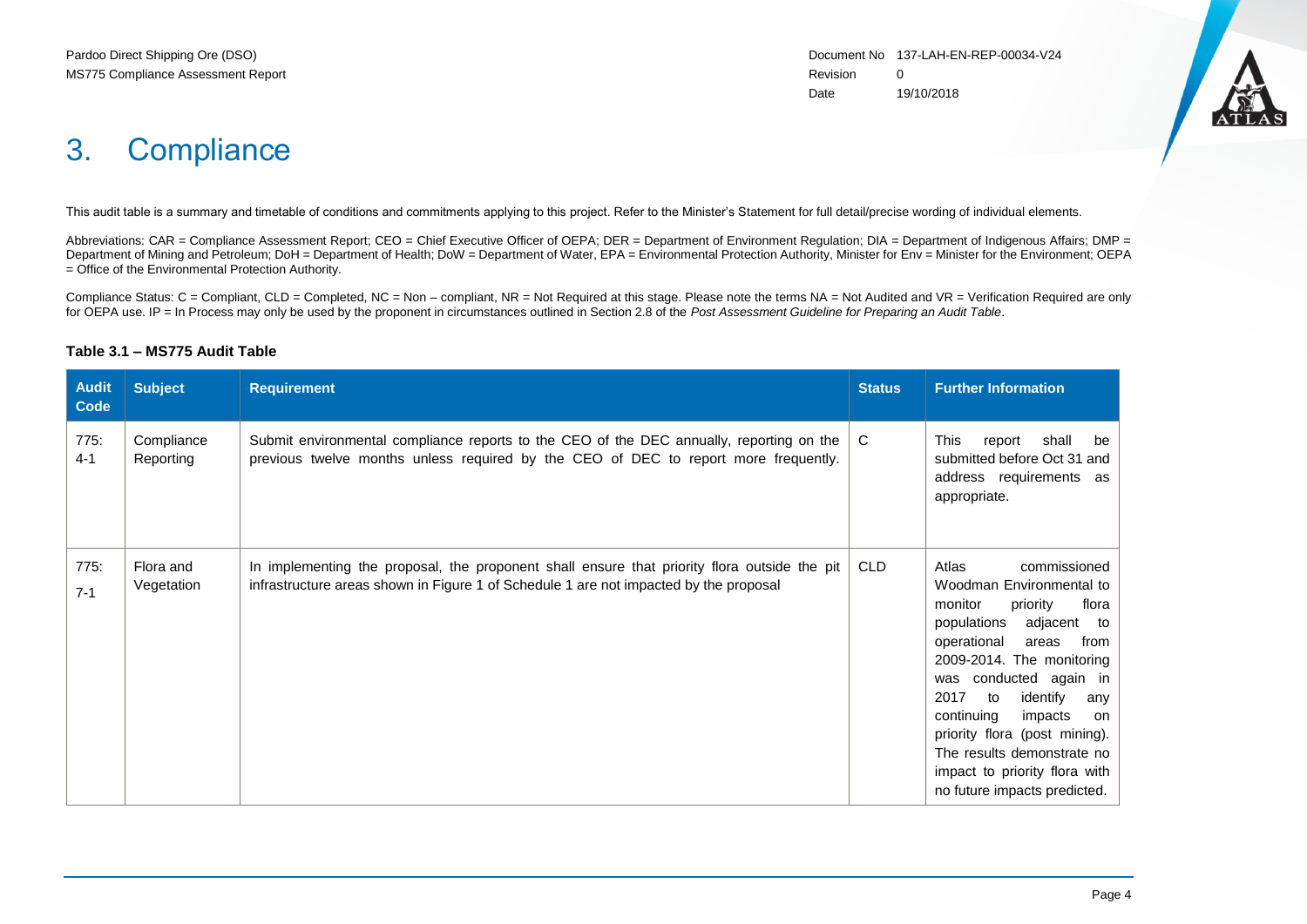

| <b>Audit</b><br><b>Code</b> | <b>Subject</b> | <b>Requirement</b>                                                                                                                                                                                                                                                                                                                                                                                       | <b>Status</b> | <b>Further Information</b>                                                                                                                                                                                                                                            |
|-----------------------------|----------------|----------------------------------------------------------------------------------------------------------------------------------------------------------------------------------------------------------------------------------------------------------------------------------------------------------------------------------------------------------------------------------------------------------|---------------|-----------------------------------------------------------------------------------------------------------------------------------------------------------------------------------------------------------------------------------------------------------------------|
| $7 - 2$                     |                | In implementing the proposal, the proponent shall ensure that no more than 10% of priority flora<br>within the two dewater discharge saturation zones of 14 and 10 hectares is lost.                                                                                                                                                                                                                     | C             | priority<br>flora<br>No.<br>were<br>recorded within the dewater<br>discharge saturation zone in<br>2014, or during the 2017<br>monitoring.                                                                                                                            |
| $7 - 3$                     |                | The proponent shall monitor, in liaison with the Department of Environment and Conservation,<br>priority flora and vegetation in the proposal area and down gradient of dewatering discharge to<br>detect any impact of the proposal on priority flora species and vegetation. This monitoring is to<br>be carried out to the satisfaction of the CEO of the Department of Environment and Conservation. | C             | Vegetation monitoring was<br>undertaken by Woodman<br>Environmental from 2008-<br>2014 and again in 2017.                                                                                                                                                             |
| $7 - 4$                     |                | The proponent shall submit the results of monitoring referred to in condition 7-3 to the CEO of<br>the Department of Environment and Conservation at times determined by the CEO of the<br>Department of Environment and Conservation.                                                                                                                                                                   | $\mathsf{C}$  | The<br>Pardoo<br><b>DSO</b><br>Environmental<br>Discharge<br>Vegetation<br>Health<br>Monitoring<br>Report<br>(Woodman,<br>2017<br>was<br>submitted in 2017.                                                                                                           |
| $7 - 5$                     |                | The proponent shall immediately provide proposed management measures to the CEO of the<br>Department of Environment and Conservation in the event that the requirements of condition 7-<br>1 and 7-2 are not met or are not likely to be met.                                                                                                                                                            | C             | action required as<br>No.<br>Condition 7-1 and 7-2 have<br>Priority<br>flora<br>been met.<br>monitoring<br>will<br>be<br>discontinued going forward<br>the<br>intent<br>0f<br>the<br><b>as</b><br>conditions have been met<br>and no future impacts are<br>predicted. |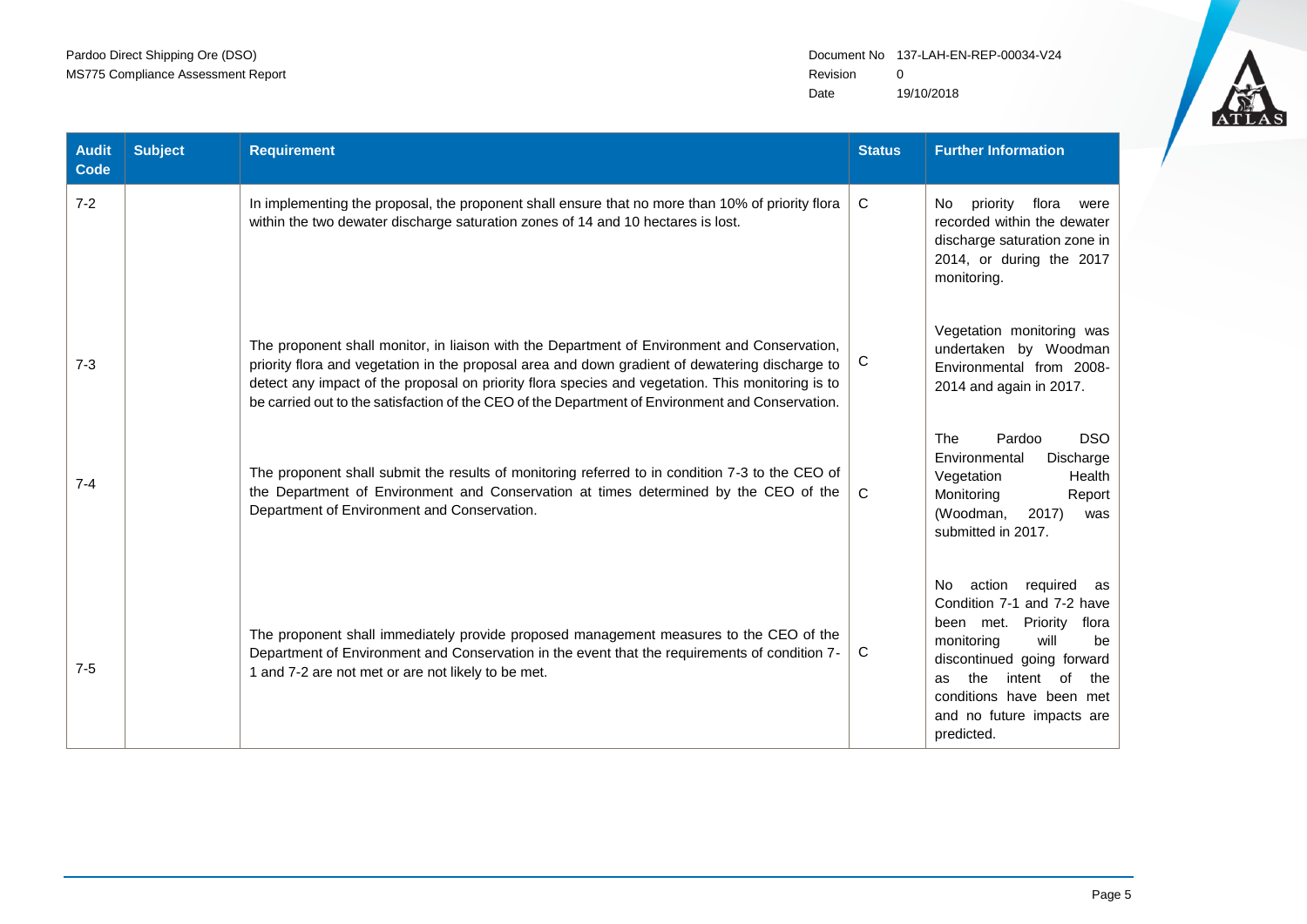

| <b>Audit</b><br>Code | <b>Subject</b>                                     | <b>Requirement</b>                                                                                                                                                                                                                                                                                                                                                                                                                | <b>Status</b> | <b>Further Information</b>                                                                                                                            |
|----------------------|----------------------------------------------------|-----------------------------------------------------------------------------------------------------------------------------------------------------------------------------------------------------------------------------------------------------------------------------------------------------------------------------------------------------------------------------------------------------------------------------------|---------------|-------------------------------------------------------------------------------------------------------------------------------------------------------|
| 775:<br>$9 - 1$      | Aboriginal<br>Heritage                             | Prepare an Aboriginal Cultural Heritage Management Plan that meets the objectives specified in<br>this condition.                                                                                                                                                                                                                                                                                                                 | <b>CLD</b>    | Aboriginal Cultural Heritage<br>Management<br>Plan<br>(ACHMP) submitted<br>and<br>approved.<br>ACHMP implemented.                                     |
| $9 - 2$              |                                                    | Consult with the Department of Indigenous Affairs (DIA) in the preparation of the Aboriginal<br>Cultural Heritage Management Plan.                                                                                                                                                                                                                                                                                                | <b>CLD</b>    |                                                                                                                                                       |
| $9 - 3$              |                                                    | Ensure that changes to the biological and physical environment arising from the implementation<br>of the proposal do not adversely affect Aboriginal cultural heritage values, through: 1. Identify<br>Aboriginal heritage sites. 2. Identify potential impacts. 3. Identify and implement appropriate<br>management measures in consultation with the Ngarla People. 4. Inform all project stakeholders<br>of their obligations. | <b>CLD</b>    | <b>ACHMP</b><br>implemented.                                                                                                                          |
| $9 - 4$              |                                                    | Implement the Aboriginal Cultural Heritage Management Plan.                                                                                                                                                                                                                                                                                                                                                                       | <b>CLD</b>    | ACHMP implemented. Atlas<br>completed heritage surveys<br>prior to any disturbance and<br>maintains<br>geospatial<br>a<br>database of heritage sites. |
| 775:<br>$10-1$       | Closure /<br>Decommission<br>and<br>Rehabilitation | Conduct surveys of the proposal area to collect baseline information on pre-mining soil profiles<br>prior to the commencement of productive mining.                                                                                                                                                                                                                                                                               | <b>CLD</b>    | Conducted prior to mining<br>commencing.                                                                                                              |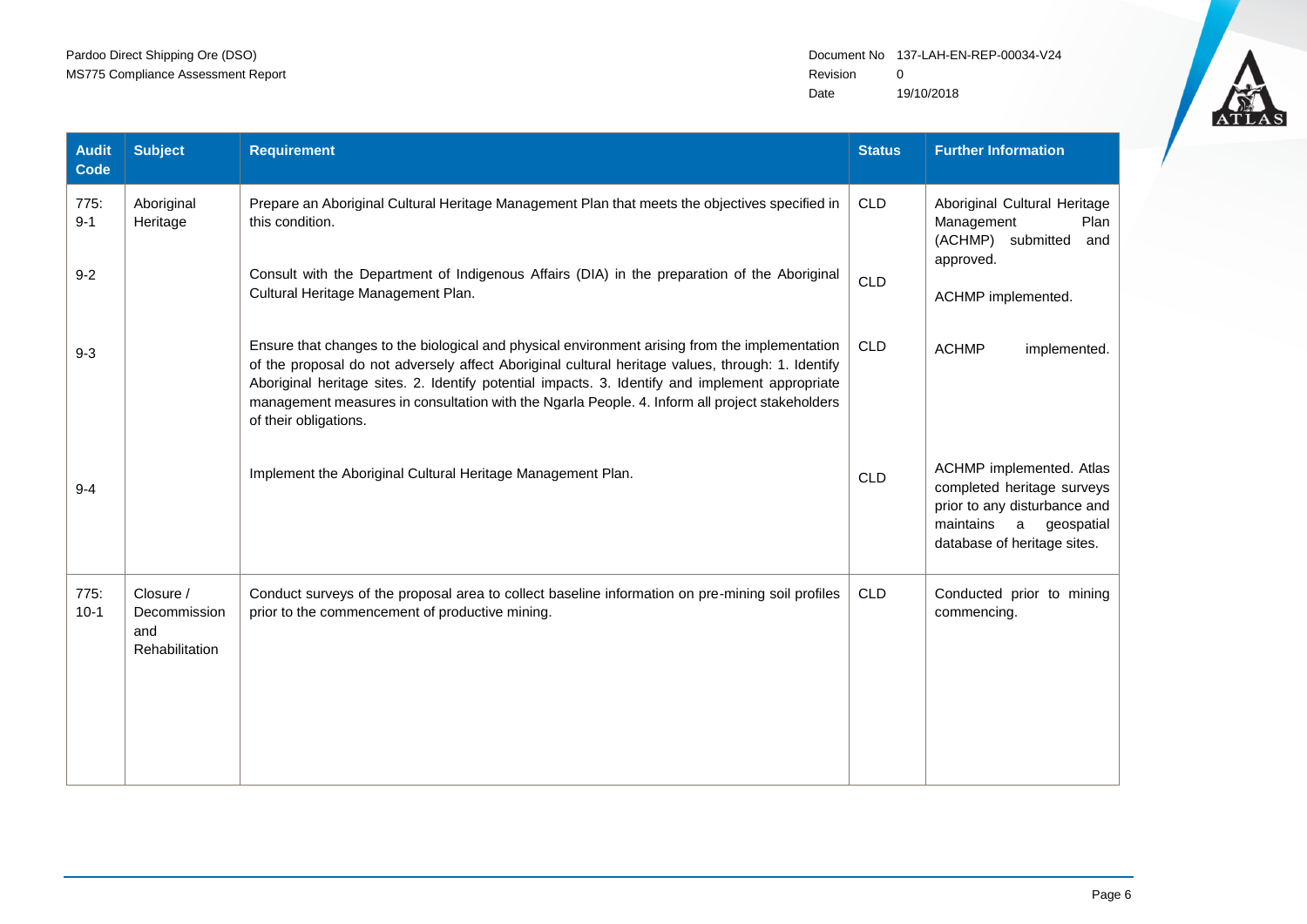

| <b>Audit</b><br><b>Code</b> | <b>Subject</b>                                     | <b>Requirement</b>                                                                                                                                                                                                                                                                                                                                                                                                                                                                                                                                                                                     | <b>Status</b> | <b>Further Information</b>                                                                                                                                                                                                                                                                                                                                                                                                                                                                                                                                                                                                                                                                                                                                                                                                                                                                         |
|-----------------------------|----------------------------------------------------|--------------------------------------------------------------------------------------------------------------------------------------------------------------------------------------------------------------------------------------------------------------------------------------------------------------------------------------------------------------------------------------------------------------------------------------------------------------------------------------------------------------------------------------------------------------------------------------------------------|---------------|----------------------------------------------------------------------------------------------------------------------------------------------------------------------------------------------------------------------------------------------------------------------------------------------------------------------------------------------------------------------------------------------------------------------------------------------------------------------------------------------------------------------------------------------------------------------------------------------------------------------------------------------------------------------------------------------------------------------------------------------------------------------------------------------------------------------------------------------------------------------------------------------------|
| 775:<br>$10-2$              | Closure /<br>Decommission<br>and<br>Rehabilitation | Commence rehabilitation of the mine site area as the mining progresses, in accordance<br>with the following:<br>Re-establishment of vegetation in the rehabilitation area to be comparable with that<br>of the pre-mining vegetation such that the following criteria are met within four years<br>following the cessation of productive mining:<br>(1) Flora and vegetation are re-established with not less than 70 percent coverage<br>(not including weed species); and<br>(2) Weed coverage less than 10 percent.<br>A schedule of rate of rehabilitation acceptable to the CEO of the DEC.<br>2. | C<br>C<br>C   | All waste rock landforms<br>have been rehabilitated; the<br>camp was rehabilitated in<br>mid-2018;<br>some<br>infrastructure<br>areas<br>still<br>require rehabilitation.<br>Stantec Australia (formerly<br>MWH Australia) conducted<br>rehabilitation monitoring at<br>Pardoo in April 2016, April<br>2017 and April 2018.<br>Monitoring<br>included<br>an<br>assessment of rehabilitation<br>against completion criteria<br>for vegetation and weeds.<br>Results indicate perennial<br>cover (%) increased at all<br>transects from 2017 to 2018<br>with 10 of the 23 transects<br>meeting the completion<br>criteria. Weed coverage was<br>typically low <10% at all<br>quadrats except for one<br>(PDO07)<br>where<br>weed<br>coverage exceeded 20%.<br>A schedule of rate of<br>rehabilitation<br>has<br>been<br>included in the MCP (Table<br>44), accepted by DMP (Reg:<br>39884) and OEPA. |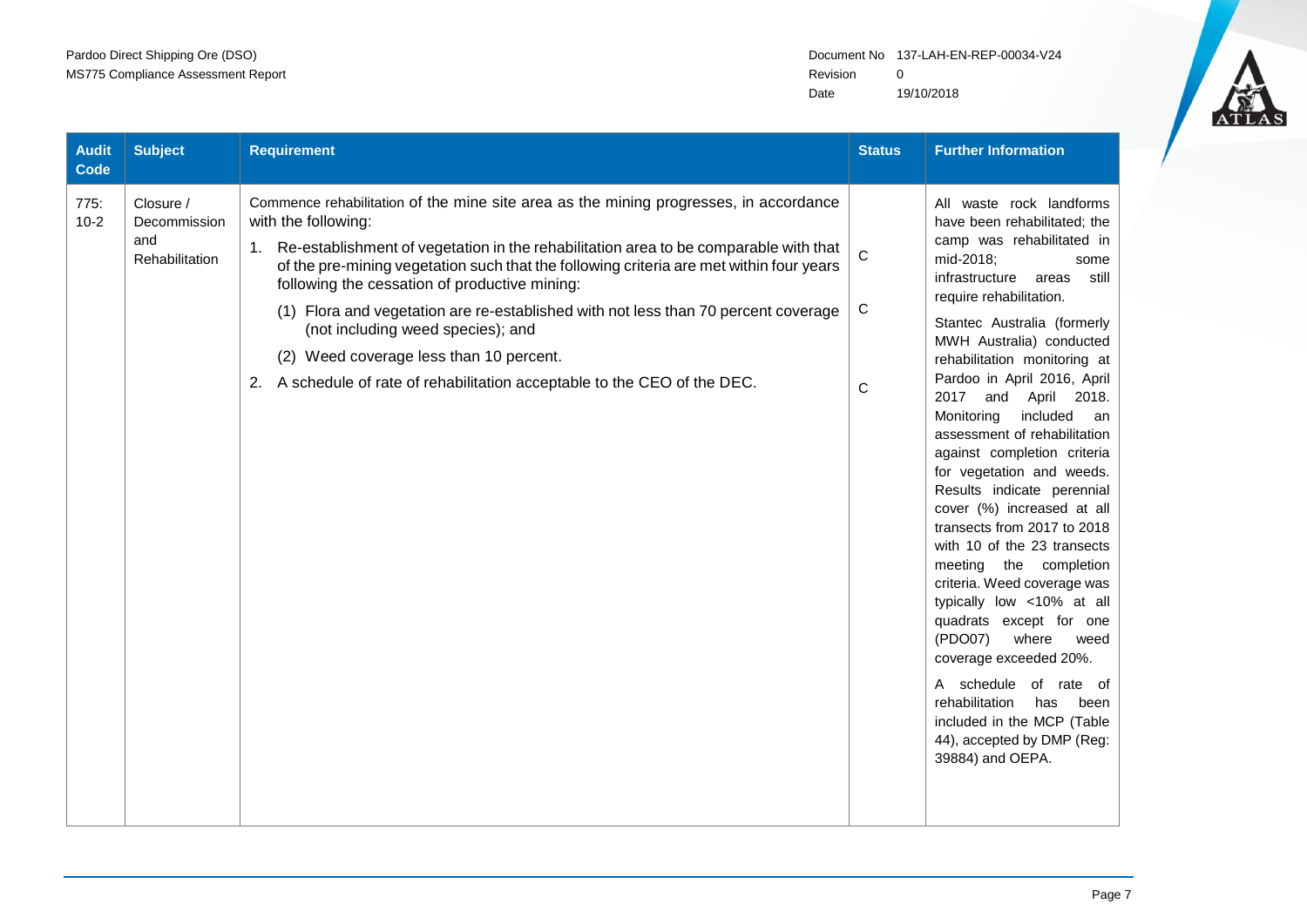

| <b>Audit</b><br>Code | <b>Subject</b> | <b>Requirement</b>                                                                                                                                                                                                                                 | <b>Status</b> | <b>Further Information</b>                                                                                                                                                                                                                                                                                                |
|----------------------|----------------|----------------------------------------------------------------------------------------------------------------------------------------------------------------------------------------------------------------------------------------------------|---------------|---------------------------------------------------------------------------------------------------------------------------------------------------------------------------------------------------------------------------------------------------------------------------------------------------------------------------|
| $10-3$               |                | Ensure that the final pit lakes do not cause significant environmental impacts arising from<br>groundwater pollution or through attracting native fauna which may subsequently be harmed or<br>fauna which may harm surrounding native vegetation. | C             | Nominated<br>groundwater<br>pit lakes are<br>bores and<br>annually<br>sampled<br>in<br>accordance<br>with<br>the<br>Mine Closure<br>approved<br>Plan. Results are included in<br>the Annual Aquifer Report<br>submitted to the DoW.                                                                                       |
|                      |                |                                                                                                                                                                                                                                                    |               | Abandonment bunds have<br>been constructed around all<br>open pits to prevent fauna<br>entering the lakes.                                                                                                                                                                                                                |
| $10 - 4$             |                | In liaison with the DEC, monitor progressively the performance of rehabilitation against the<br>criteria in 10-2 based on annual reporting.                                                                                                        | C             | Stantec Australia (formerly<br>MWH Australia) conducted<br>rehabilitation monitoring at<br>Pardoo in April 2016, April<br>2017 and April 2018. The<br>monitoring included<br>an<br>assessment of rehabilitation<br>against completion criteria<br>for vegetation, surface water<br>(erosion), weeds and quoll<br>habitat. |
| $10-5$               |                | Submit annually a report of the rehabilitation performance monitoring required by condition 10.4<br>to the CEO of DEC.                                                                                                                             | C             | Pardoo<br>2018<br><b>The</b><br>Rehabilitation<br>Monitoring<br>Assessment (Stantec, 2018)<br>and Pardoo 2018 Weed<br>Assessment (Stantec, 2018)<br>have been provided on<br>submission of this report.                                                                                                                   |